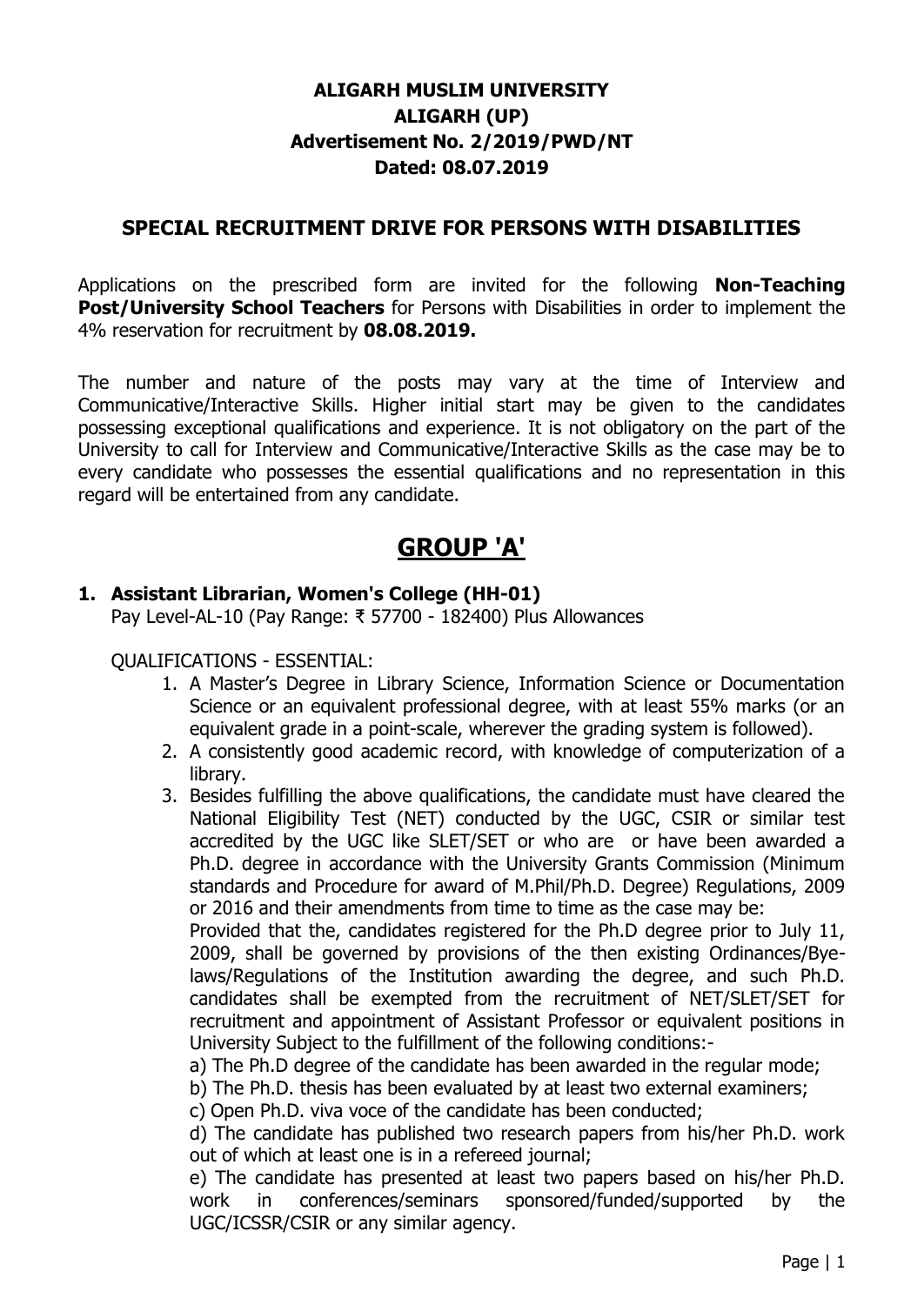#### **NOTE:**

- (i) The fulfillment of these conditions is to be certified by the Controller of Examinations/Registrar of the University.
- (ii)NET/SLET/SET shall also not be required for candidates in such Master's Programmes for which NET/SLET/SET is not conducted by the UGC, CSIR or similar test accredited by the UGC like SLET/SET.

#### **NOTE:**

- 1. A relaxation of 5% shall be allowed at the Bachelor's as well as at the Master's level for the candidates belonging to Scheduled Caste/Scheduled Tribe/Other Backward Classes (OBC)(Non-creamy Layer)/Differently-abled ((a) Blindness and low vision; (b) Deaf and Hard of Hearing; (c) Locomotor disability including cerebral palsy, leprosy cured, dwarfism, acid-attack victims and muscular dystrophy; (d) Autism, intellectual disability, specific learning disability and mental illness; (e) Multiple disabilities from amongst persons under (a) to (d) including deaf-blindness) for the purpose of eligibility and assessing good academic record for direct recruitment. The eligibility marks of 55% marks (or an equivalent grade in a point scale wherever the grading system is followed) and the relaxation of 5% to the categories mentioned above are permissible, based only on the qualifying marks without including any grace mark procedure.
- 2. A relaxation of 5% shall be provided, (from 55% to 50% of the marks) to the Ph.D. Degree holders who have obtained their Master's Degree prior to19 September, 1991.

# **GROUP 'B'**

- **2. PGT (Hindi), Ahmadi School for the Visually Challenged (OH-01)**
- **3. PGT (Sunni Theology), AMU City School (VH-01)**
- **4. PGT (Persian), AMU Girls School (e-01)**
- **5. PGT (English), AMU Girls School (VH-01)**
- **6. PGT (English), STS School (OH-01)**
- **7. PGT (Sociology), Senior Secondary School (Girls) (OH-01)**
- **8. PGT (Chemistry), Saiyyid Hamid Senior Secondary School (Boys) (e-01)**
- **9. PGT (Mathematics), Saiyyid Hamid Senior Secondary School (Boys) (VH-01)** Pay Level-8 (Pay Range: ₹ 47600 - 151100) Plus Allowances

AGE LIMIT: 40 years. No age bar in the case of employees of AMU Schools. Age relaxation as applicable under the Govt. of India rules.

QUALIFICATIONS – ESSENTIAL:

1. Two years integrated Post Graduate M.Sc. Course of Regional College of Education of NCERT in the concerned subject.

OR

Master Degree from a recognized University with at least 50% marks in aggregate in the following subjects:

- (a) PGT (Hindi): Hindi or Sanskrit with Hindi as one of the subjects at Graduate level
- (b) PGT (Sunni Theology): Sunni Theology
- (c) PGT (Persian): Persian.
- (d) PGT (English): English/English Language Teaching (ELT).
- (e) PGT (Sociology): Sociology.
- (f) PGT (Chemistry): Chemistry/Bio-Chemistry.
- (g) PGT (Mathematics): Mathematics/Applied Mathematics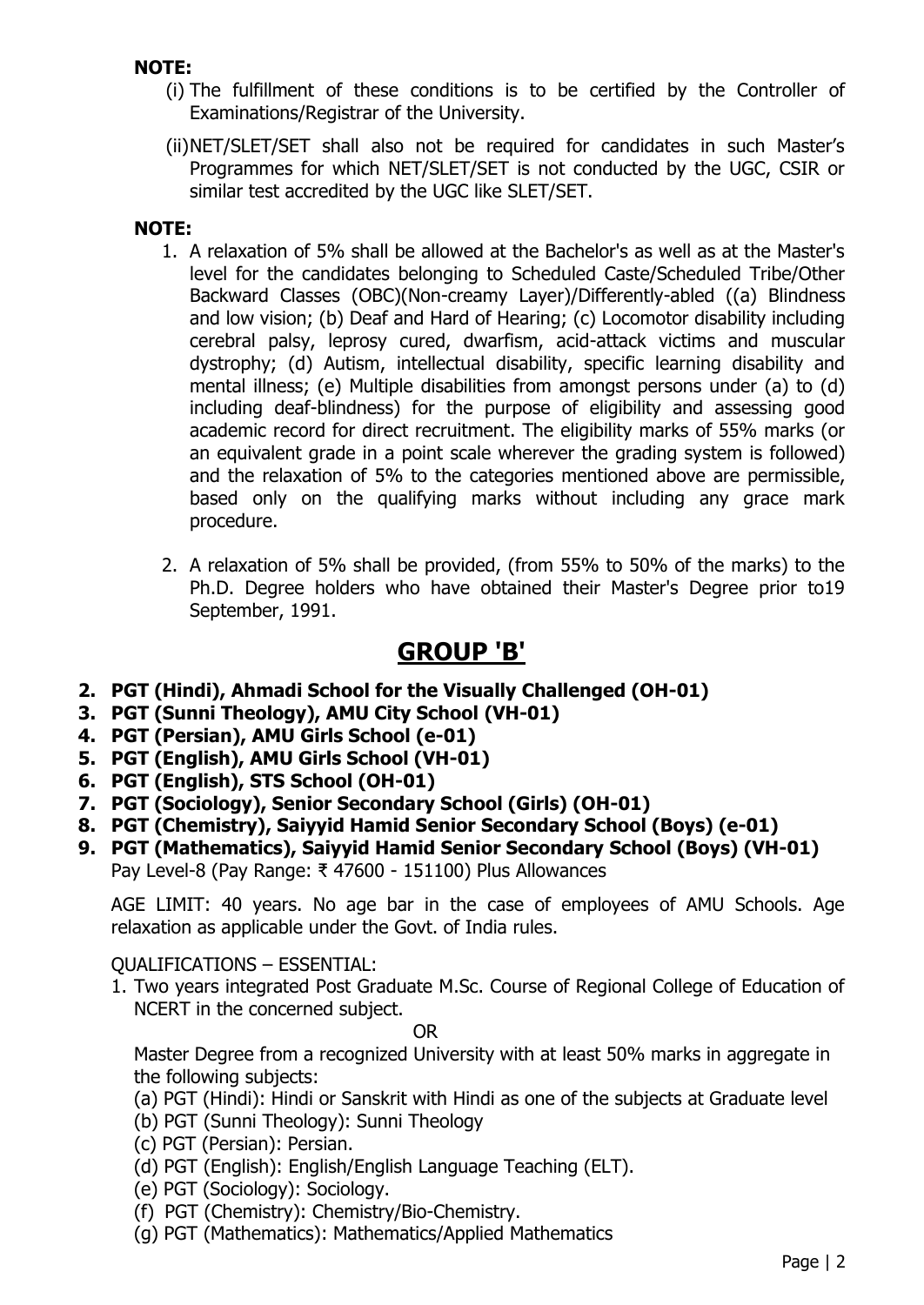2. B.Ed. or equivalent degree from recognized University.

```
OR
```
A permanent teacher working in any AMU managed school not having B.Ed. or equivalent degree from recognized University may be considered for the post. Such a candidate, if selected, has to complete B.Ed. degree within 3 years from the date of selection/joining.

3. Proficiency in teaching in English, Hindi and Urdu medium.

**NOTE:** Candidates having special B.Ed. are not eligible for the post.

DESIRABLE:

- 1. Working knowledge of Computer Application.
- 2. Knowledge of Braille in case of Ahmadi School for Visually Challenged.

# **10. TGT (Science), AMU ABK High School (Girls) (e-01)**

# **11. TGT (Life Science), AMU City Girls High School (e-01)**

# **12. TGT (Chemistry), STS School (e-01)**

# **13. TGT (Urdu), AMU City School (OH-01)**

Pay Level-7 (Pay Range: ₹ 44900 - 142400) Plus Allowances

AGE LIMIT: 35 years. No upper age bar in the case of employees of AMU Schools. Age relaxation as applicable under the Govt. of India rules.

QUALIFICATIONS – ESSENTIAL:

1. Four years' integrated degree course of Regional College of Education of NCERT in the concerned subject with at least 50% marks in aggregate.

OR

Bachelor's Degree with at least 50% marks in the concerned subject or combination of subjects and in aggregate. The elective subjects and languages in the combination of subjects are as follows:

- (a) TGT (Science): Physics, Botany, Zoology and Chemistry.
- (b) TGT (Life Science): Designated as TGT Science.
- (c) TGT (Chemistry): Designated as TGT Science.
- (d) TGT (Urdu): Urdu as a subject in all the three years.
- 2. Pass in the Central Teacher Eligibility Test (CTET), conducted by CBSE in accordance with the guidelines framed by the NCTE for the purpose.

OR

Teacher Eligibility Test conducted by various states such as UPTET.

#### OR

B.Ed. degree or equivalent from a recognized University.

3. Proficiency in teaching in English, Hindi and Urdu languages

DESIRABLE: Working knowledge of Computer Application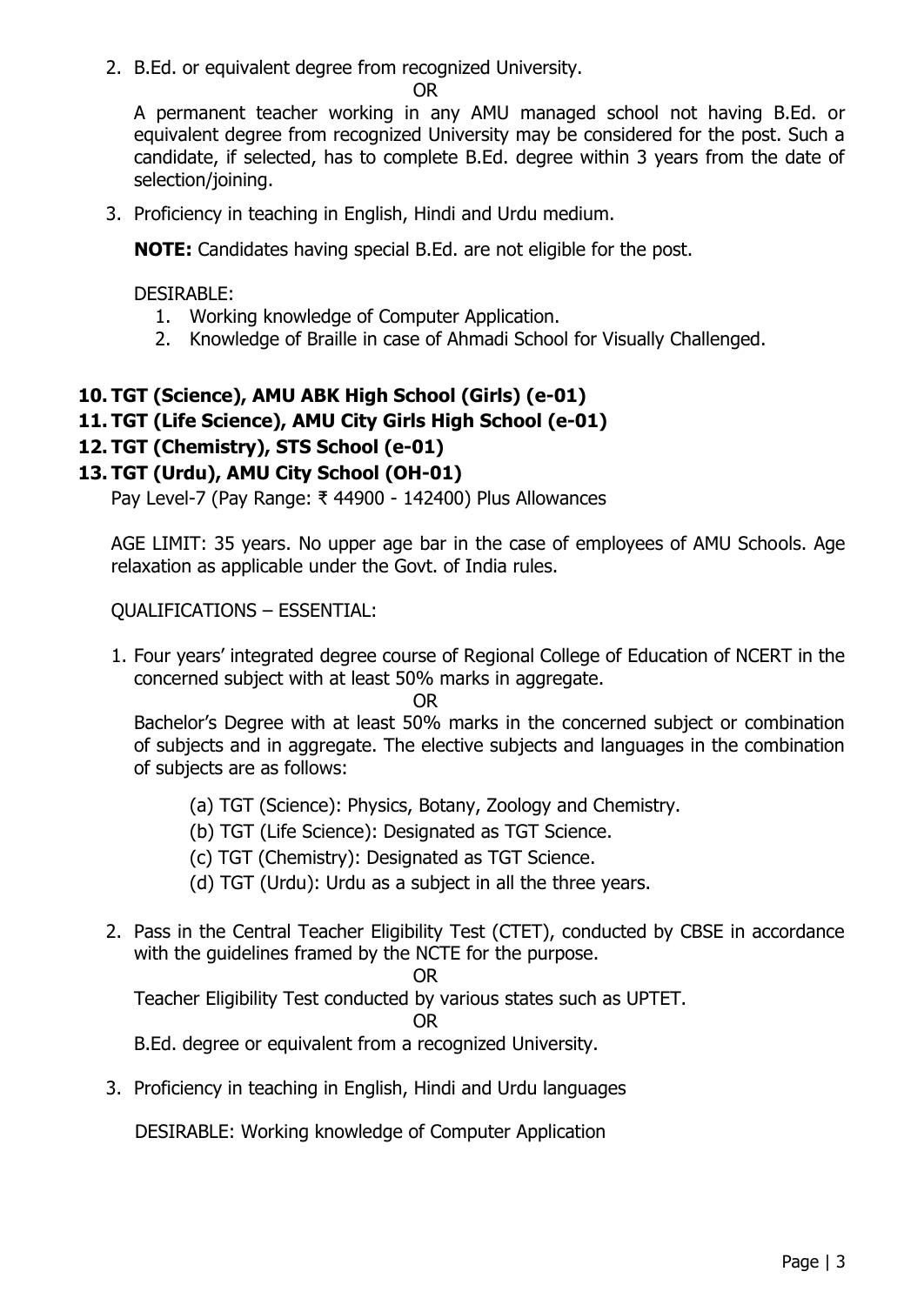#### **14. Primary Teacher, Abdullah School (VH-01)**

#### **15. Primary Teacher, AMU ABK High School (Girls) (VH-01)**

Pay Level-6 (Pay Range: ₹ 35400 - 112400) Plus Allowances

AGE LIMIT: Upper age limit 30 years and no age bar in the case of working employees of the University Schools. Age relaxation as applicable under the Government of India rules.

QUALIFICATIONS – ESSENTIAL:

- 1. Senior Secondary School Certificate with 50% marks or Intermediate with 50% marks or its equivalent.
- 2. Pass in the Central Teacher Eligibility (CTET) conducted by the CBSE in accordance with the Guidelines framed by the NCTE for the purpose.

OR

Teacher Eligibility Test conducted by various States such as UPTET. OR

B.Ed. or BTC or equivalent degree from the recognized University.

3. Competence to teach through Hindi, Urdu and English media.

DESIRABLE: Knowledge of Computer Applications.

# **16. Assistant (Admin), AMU Centre at Malappuram (HH-01)**

#### **17. Assistant (Admin), Proctor's Office (d-01)**

Pay Level-6 (Pay Range: ₹ 35400 - 112400) Plus Allowances

QUALIFICATIONS – ESSENTIAL:

- 1. Bachelor's degree from recognized University.
- 2. Three years experience in the capacity of UDC (Administration) or equivalent in a University/Academic Institution/Central Govt./State Govt./Government undertaking.
- 3. Knowledge of Computer specially MS OFFICE.

#### **18. Senior Technical Assistant, Department of Pharmacology, JNMC (OH-01)**

Pay Level-6 (Pay Range: ₹ 35400 - 112400) Plus Allowances

QUALIFICATIONS - ESSENTIAL:

- 1. B.Sc. with Chemistry/Industrial Chemistry / Pharmacy / Bio-Chemistry / Bio-Technology / Micro-Biology as one of the subjects.
- 2. Diploma in Medical Laboratory Technology.
- 3. Three Years' experience in Pharmacology in a Medical College after obtaining Degree.

# **GROUP 'C'**

# **19. Technical Assistant (Stores), Department of Geology (VH-01)**

Pay Level-5 (Pay Range: ₹ 29200 - 92300) Plus Allowances

QUALIFICATIONS – ESSENTIAL:

- 1. B.A./B.Sc./B.Com.
- 2. Two years experience of Store Keeping and Maintenance of Stock Registrar.

DESIRABLE: Basic knowledge of Computer both Hardware and Software.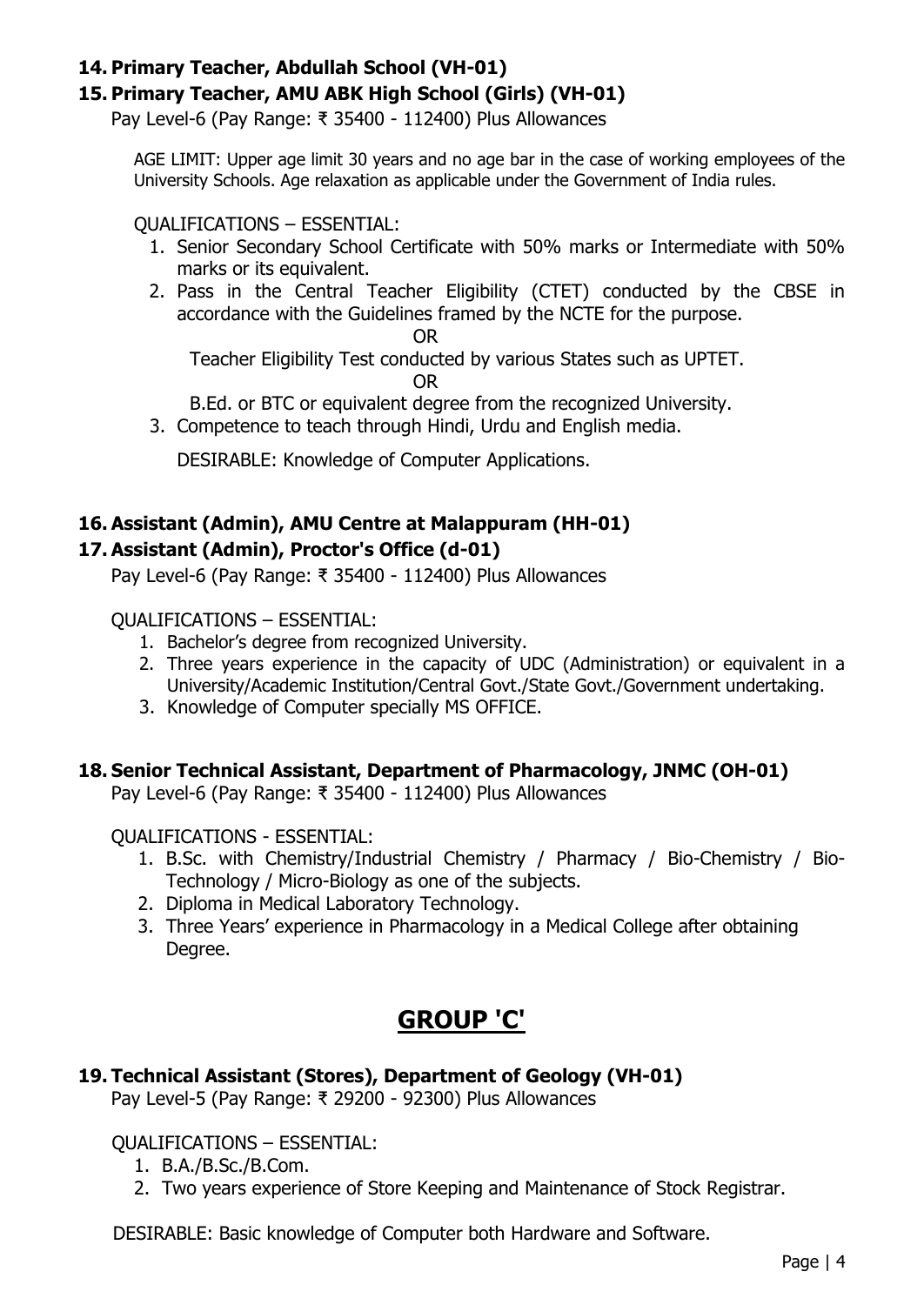#### **20. Technical Assistant, Institute of Ophthalmology (OH-01)**

Pay Level-5 (Pay Range: ₹ 29200 - 92300) Plus Allowances

QUALIFICATIONS – ESSENTIAL:

- 1. B.Sc.
- 2. Diploma in Medical Lab Technology in the concerned discipline.
- 3. One year experience as SLA or equivalent.

OR

- 1. Bachelor of Medical Lab Technology.
- 2. Two years experience as SLA or equivalent.
	- OR
- 1. SSSC/Intermediate Science.
- 2. Diploma of Medical Lab Technology.
- 3. Four years experience as SLA or equivalent.

#### **21. Technical Assistant, J.N. Medical College Hospital (HH-01)**

Pay Level-5 (Pay Range: ₹ 29200 - 92300) Plus Allowances

QUALIFICATIONS – ESSENTIAL:

- 1. Bachelor's degree in relevant field from recognized Institution.
- 2. Two years experience in relevant field.
	- OR

Diploma in Engg. with three years experience.

DESIRABLE: Computer knowledge

#### **22. UDC (Admin), Examination Section, Controller Office (HH-01)**

Pay Level-4 (Pay Range: ₹ 25500 - 81100) Plus Allowances

#### QUALIFICATIONS – ESSENTIAL:

- 1. Bachelor's degree from recognized University.
- 2. Two years' experience as Lower Division Clerk or equivalent in a University/Academic Institution/Central Government/State Government/Government undertaking.
- 3. Knowledge of Computer specially MS Office.
	- OR
- 1. Senior Secondary/Intermediate/Higher Secondary or equivalent.
- 2. Five years' experience as Lower Division Clerk or equivalent in a University/Academic Institution/Central Government/State Government/Government undertaking.
- 3. Knowledge of Computer specially Microsoft Office.

#### **23. Sub Station Operator, Supply Service Section, Department of Electricity (VH-01)**

Pay Level-3 (Pay Range: ₹ 21700 - 69100) Plus Allowances

#### QUALIFICATIONS – ESSENTIAL:

- 1. High School
- 2. Certificate from ITI in Electrician Trade.

OR

Wireman's License with six years' experience in maintenance & construction of electrical installations.

OR

Secondary School Certificate/High-School (Science) with three years' experience in maintenance and construction of electrical installations.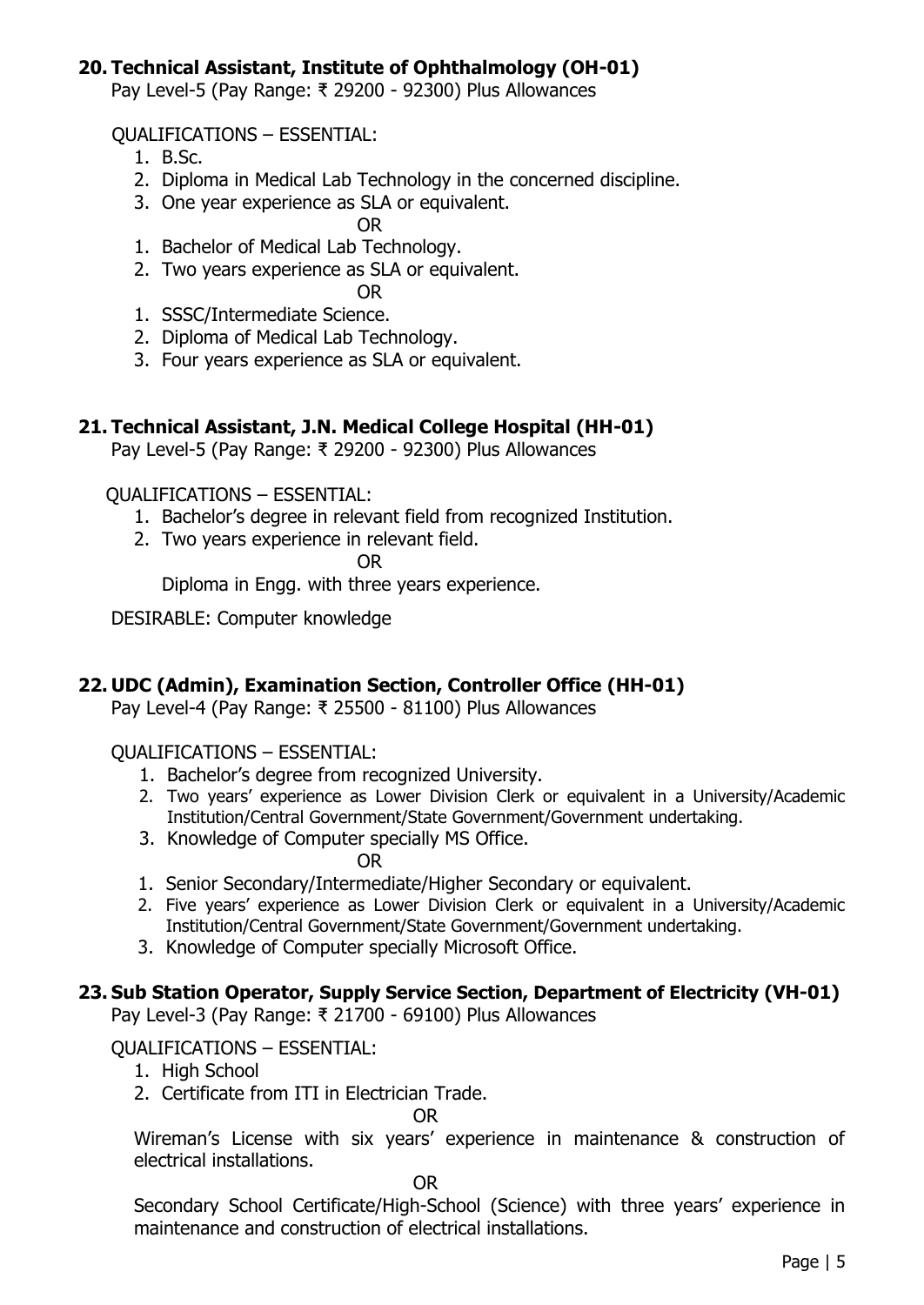#### **24. LDC (Admin), Ardee State, Ranikhet (VH-01)**

**25. LDC (Admin), Dean Office, Faculty of Medicine (VH-01)**

**26. LDC (Admin), Dr. Ziauddin Ahmad Dental College (OH-01)**

Pay Level-2 (Pay Range: ₹ 19900 - 63200) Plus Allowances

#### QUALIFICATIONS – ESSENTIAL:

- 1. 12th Class or equivalent qualification from a recognized Board or University.
- 2. A Typing Speed of 30 wpm in English or 25 wpm in Hindi on Manual Typewriter. Knowledge of Computer specially MS Office.

OR

2. A Typing Speed of 35 wpm in English or 30 wpm in Hindi on Computer (35 wpm and 30 wpm correspond to 10500 KDPH/9000 KDPH on an average of 5 Key depression for each word).

Knowledge of Computer specially MS Office.

#### **AGE LIMIT:18-27 years:**

- 1. Relaxable for government servants upto 40 years in accordance with the instructions, or orders issued by the Central Government.
- 2. Relaxable for working candidates in AMU.

### **27. MTS (Security Guard), Department of Botany (OH-01)**

**28. MTS (Library Attendant), Dean Office, Faculty of Theology (HH-01)**

**29. MTS (Office Attendant), Department of Electricity (Works & Maintenance) (OH-01)**

- **30. MTS (Watch & Ward Attendant), Proctor's Office (d-01)**
- **31. MTS (Ward Assistant), J.N. Medical College Hospital (VH-01)**
- **32. MTS (Lab Attendant), Modern Trauma Centre, JNMCH (HH-01)**
- **33. MTS (OT Attendant), Modern Trauma Centre, JNMCH (VH-02)**
- **34. MTS (Ward Sahayak), Modern Trauma Centre, JNMCH (HH-01)**
- **35. MTS (Ward Sahayak), Modern Trauma Centre, JNMCH (OH-01)**
- **36. MTS (Office Attendant), Department of Philosophy (VH-01)**
- **37. MTS (Security Guard), Proctor's Office (d-01)**
- **38. MTS (Office Attendant), Selection Committee-NT Section, Registrar's Office (VH-01)**
- **39. MTS (Lab Attendant), Department of Statistics & Operation Research (OH-01)**
- **40. MTS (Lab Attendant), University Polytechnic (e-01)**
- **41. MTS (Gateman), Department of Mechanical Engineering (Workshop), ZHCET (VH-01)**
- **42. MTS (Safaiwala), Department of Anatomy, JNMC (VH-01)**
- **43. MTS (Safaiwala), J.N. Medical College Hospital (HH-01)**
- **44. MTS (Watch & Ward Attendant), J.N. Medical College Hospital (VH-01)**

Pay Level-1 (Pay Range: ₹ 18000 - 56900) Plus Allowances

QUALIFICATIONS – ESSENTIAL: High School.

#### \*\*\*\*\*\*\*\*\*\*\*\*\*\*\*\*\*\*\*

The Employment Form to the above posts may be downloaded from the following website:

#### **[www.amuregistrar.com](http://www.amuregistrar.com/)**

#### **OR**

#### **<https://www.amu.ac.in/registrarsection.jsp?did=10259&lid=Application%20Forms>**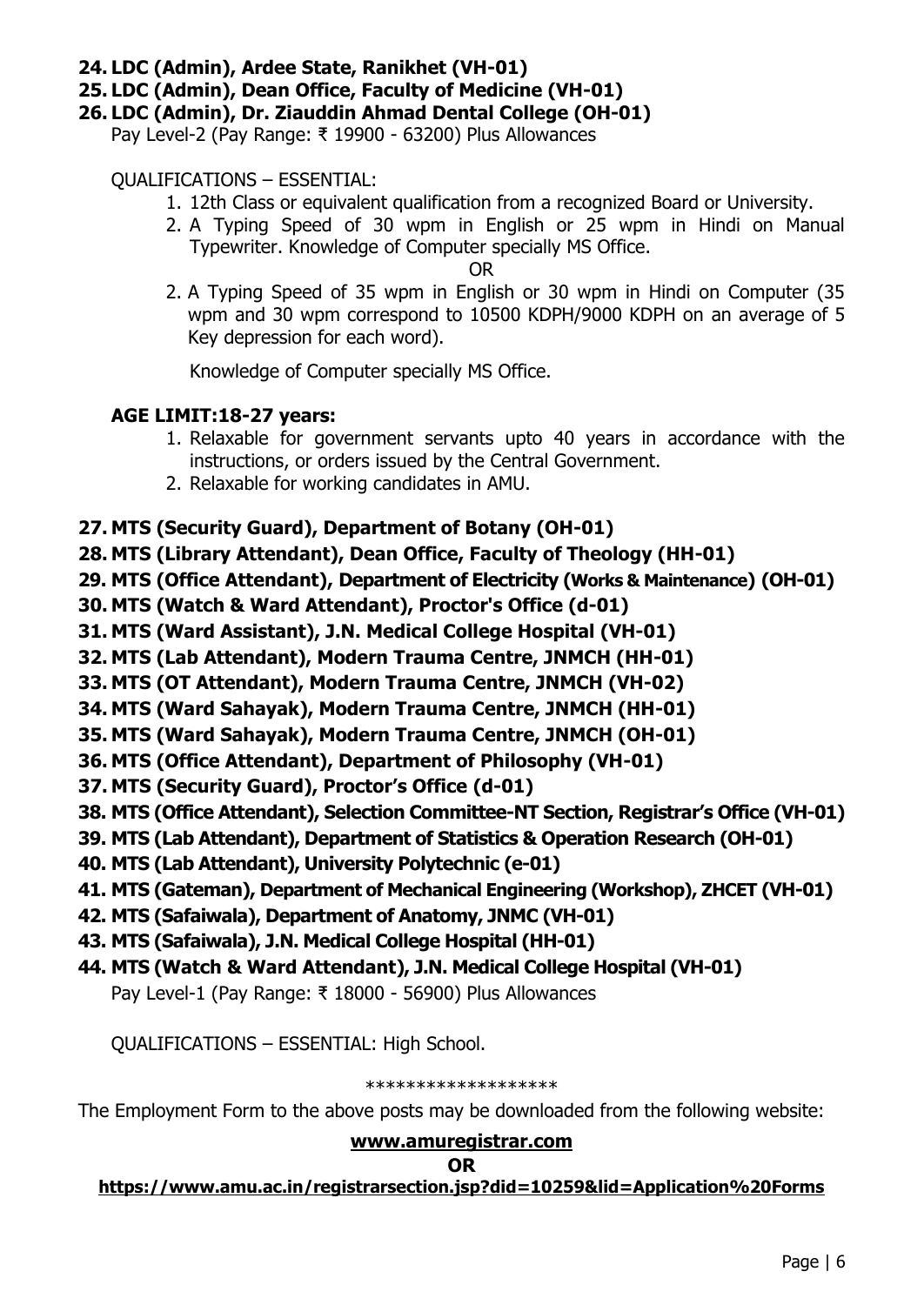#### **IMPORTANT INSTRUCTIONS:**

- 1. Persons downloading the Form from the Internet are required to submit the duly filled employment form along with necessary supporting documents, complete in all respect. Complete application form procured in the above manner may either be delivered personally at the Reception Counter of Administrative Block or sent by post, superscribing on the top at the left side of the cover, the post applied for, advertisement number and date, to the Joint Registrar (Non-Teaching), Selection Committee, Aligarh Muslim University, Aligarh – 202 002, so as to reach him by **08.08.2019.**
- 2. **Persons enclosing an authentic disability certificate with the application form in support of their Claim of Disability are exempted from payment of prescribed application Fee.**
- 3. **Applications received late or without necessary supporting documents, Degree/ Certificates/Mark Sheets and experience certificate not attested by the Head of the Department/Institution/Gazetted Officer/selfattestation shall be rejected summarily. The claim of the disability shall be examined by the Medical Board of the University for accessing variation in the disability before issuing appointment letter if selected.**
- 4. Relevant grade which is regarded as equivalent of 55% where the grading system is followed by recognized University shall also be considered eligible.
- 5. The eligibility of candidates will be determined as on the last date of submission of employment forms
- 6. Age relaxation or any other concession shall be provide as per government of India rule in the recruitment of persons with disability.
- 7. **All Applicant shall ensure their eligibility to the post applied for, specifically only the category in which he/she possess the Disability Certificate, otherwise the Application Form shall be rejected summarily.**
- 8. The persons who are suffering from not less than 40% of relevant disability shall alone be eligible for the benefit of reservation for which they will have to submit a Disability Certificate issued by the Competent Authority on the prescribed Format (Annexure-I), available on the website: **www.amuregistrar.com** OR **<https://www.amu.ac.in/registrarsection.jsp?did=10259&lid=Application%20Forms>**

### **Abbreviation used against each post:**

- VH Visually Handicapped
- HH Hearing Handicapped
- OH Orthopedically Handicapped
- 9. Categories of Disabilities:
	- (a) Blindness and low vision;
	- (b) Deaf and hard of hearing;
	- (c) Locomotor disability including cerebral palsy, leprosy cured, dwarfism, acid attack victims and muscular dystrophy;
	- (d) Autism, intellectual disability, specific learning disability and mental illness;
	- (e) Multiple disabilities from amongst persons under clauses (a) to (d) including deaf